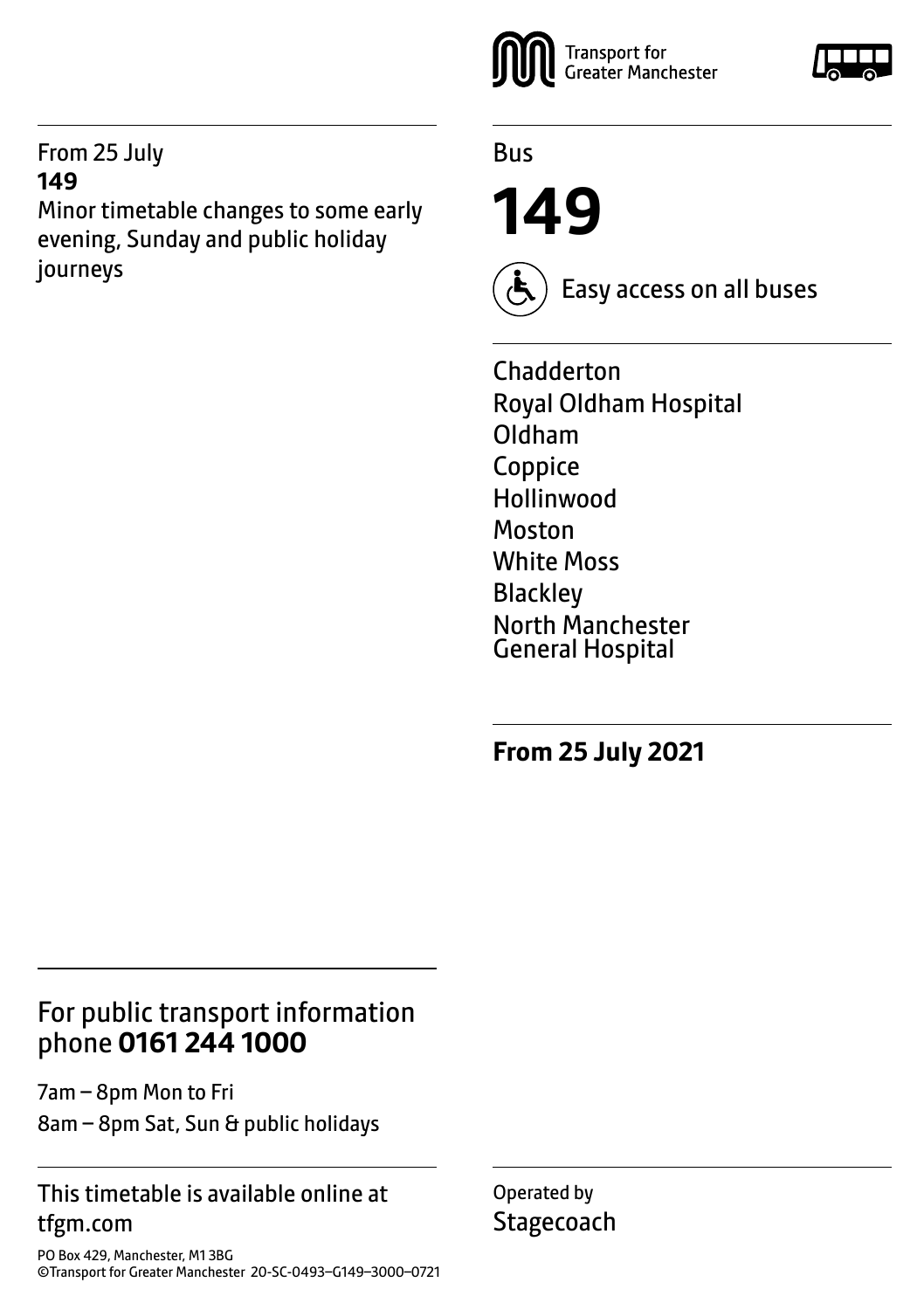# Additional information

# Alternative format

To ask for leaflets to be sent to you, or to request large print, Braille or recorded information phone 0161 244 1000 or visit tfgm.com

#### Easy access on buses



 Journeys run with low floor buses have no steps at the entrance, making getting on and off easier. Where shown, low floor buses have a ramp for access and a dedicated space for wheelchairs and pushchairs inside the bus. The bus operator will always try to provide easy access services where these services are scheduled to run.

# Using this timetable

Timetables show the direction of travel, bus numbers and the days of the week. Main stops on the route are listed on the left. Where no time is shown against a particular stop, the bus does not stop there on that journey. Check any letters which are shown in the timetable against the key at the bottom of the page.

# Where to find information about service changes

www.tfgm.com Bus station posters Leaflets from outlets.

# Tickets and information

Bus companies offer a range of tickets for use on their own buses. For travel on any service in the County, use System One tickets, including DaySaver. Travelshops provide tickets, information and journey planning advice on buses, trains and trams for work and pleasure.

# Using the 24 hour clock

Times are shown in four figures. The first two are the hour and the last two are the minutes.

0753 is 53 minutes past 7am 1953 is 53 minutes past 7pm



# Operator details

#### **Stagecoach** Head Office

Hyde Road Ardwick **Manchester** M12 6JS Telephone 0161 273 3377

#### **Travelshops**

#### **Middleton Bus Station**

Mon to Sat 8.30am to 1.15pm and 2pm to 4pm Sunday\* Closed

#### **Oldham Bus Station**

Mon to Fri 7am to 5.30pm Saturday 8am to 5.30pm Sunday\* Closed

\*Including public holidays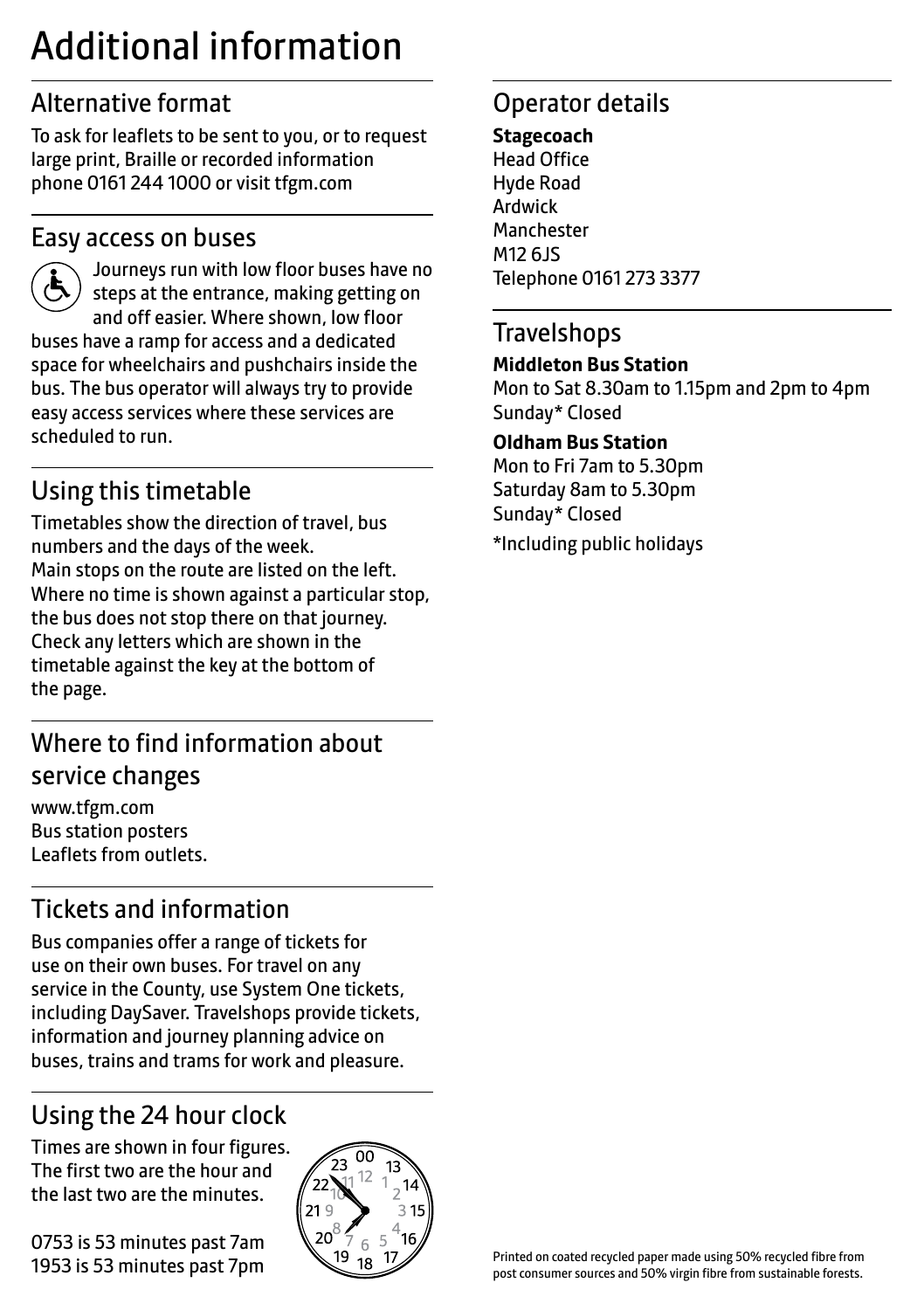#### Mondays to Fridays

| Chadderton, Park Avenue                          |      |                | 0821                | 0929           | 1029 | 1129 | 1229 | 1329 | 1429 | 1533 | 1644 1745 |          |           |
|--------------------------------------------------|------|----------------|---------------------|----------------|------|------|------|------|------|------|-----------|----------|-----------|
| Royal Oldham Hospital                            |      |                | 0831                | 0939           | 1039 | 1139 | 1239 | 1339 | 1439 | 1543 | 1655      | 1756     | 1940a     |
| Oldham, Bus Station arr                          |      |                |                     | 0836 0944      | 1044 | 1144 | 1244 | 1344 | 1444 | 1548 | 1700      | 1801     | 1945      |
| Oldham, Bus Station dep                          | 0631 | 0733           |                     | 0839 0949 1049 |      | 1149 | 1249 | 1349 | 1449 | 1552 | 1704      | 1805     | 1948      |
| Primrose Bank                                    |      |                |                     |                |      |      |      |      | 1455 |      |           |          | 1952      |
| Manchester Road/Chamber Road                     |      |                | 0640 0744 0848 0958 |                | 1058 | 1158 | 1258 | 1358 | 1501 | 1604 | 1716      | 1815     | 1956      |
| Hollinwood, Morrisons                            | 0647 | 0751           | 0855 1005           |                | 1105 | 1205 | 1305 | 1405 | 1509 | 1612 | 1724      | 1822 $c$ |           |
| <b>Moston, Train Station</b>                     |      |                | 0652 0758 0900 1010 |                | 1110 | 1210 | 1310 | 1410 | 1515 | 1618 | 1730      | 1827     | 2003      |
| Grange Park Road, Shops                          |      | 0659 0806 0907 |                     | 1017           | 1117 | 1217 | 1317 | 1417 | 1522 | 1625 | 1737      | 1834     | 2008      |
| North Manchester General Hospital 0709 0816 0922 |      |                |                     | 1027           | 1127 | 1227 | 1327 | 1427 | 1532 | 1635 | 1747      |          | 1844 2015 |

#### **Saturdays**

| Chadderton, Park Avenue                |      |                | 0829                 |       | 1729      |           |  |
|----------------------------------------|------|----------------|----------------------|-------|-----------|-----------|--|
| Royal Oldham Hospital                  |      |                | 0839                 |       | 1739      | 1935a     |  |
| Oldham, Bus Station arr                |      |                | 0844                 |       |           | 1744 1940 |  |
| Oldham, Bus Station dep                |      |                | 0649 0749 0849 and   |       | 1749 1943 |           |  |
| Primrose Bank                          |      |                |                      | every |           | 1947      |  |
| Manchester Road/Chamber Road           |      |                | 0658 0758 0858       | hour  | 1758      | 1951      |  |
| Hollinwood, Morrisons                  |      |                | 0705 0805 0905 until |       | 1805 c    |           |  |
| <b>Moston, Train Station</b>           |      | 0710 0810 0910 |                      |       | 1810      | 1958      |  |
| Grange Park Road, Shops                | 0717 | 0817 0917      |                      |       | 1817      | 2003      |  |
| North Manchester General Hospital 0727 |      | 0827 0927      |                      |       | 1827      | 2010      |  |
|                                        |      |                |                      |       |           |           |  |

Bus 149 is provided with the financial support of Transport for Greater Manchester

a – Departs from northbound stop at Royal Oldham Hospital

b – Runs via Ashton Road instead of Napier Street East and Coppice Street

c – Runs direct via Hollinwood Avenue not Tweedale Way

& - All bus 149 journeys are run using easy access buses. See inside front cover of this leaflet for details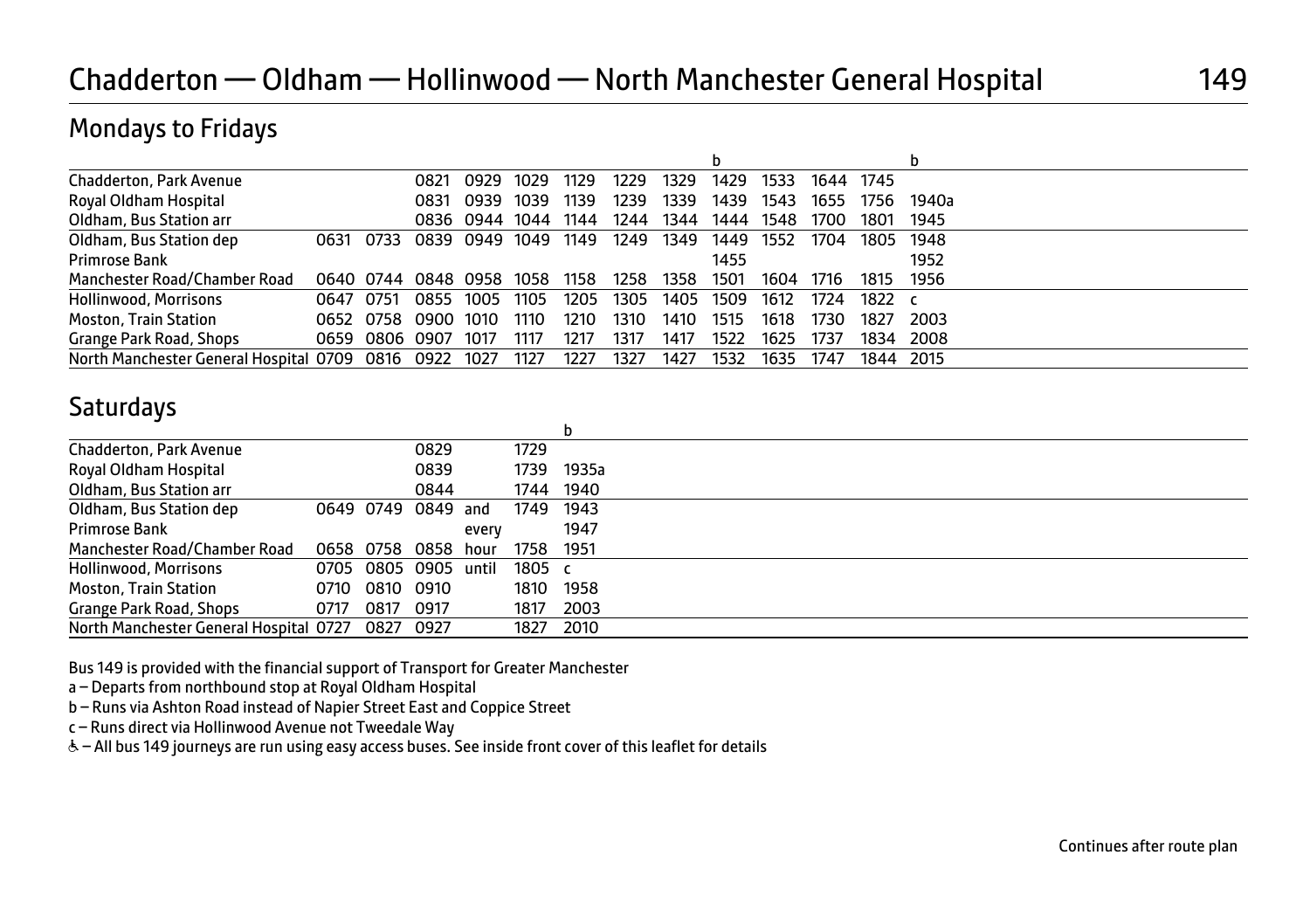

Contains Ordnance Survey data ©Crown copyright and database right 2010 ©0100022610 Transport for Greater Manchester 2020 Transport for Greater Manchester uses reasonable endeavours to check the accuracy of information published and to publish changes to information in a timely manner. In no event will Transport for Greater Manchester be liable for any loss that may arise from this information being inaccurate.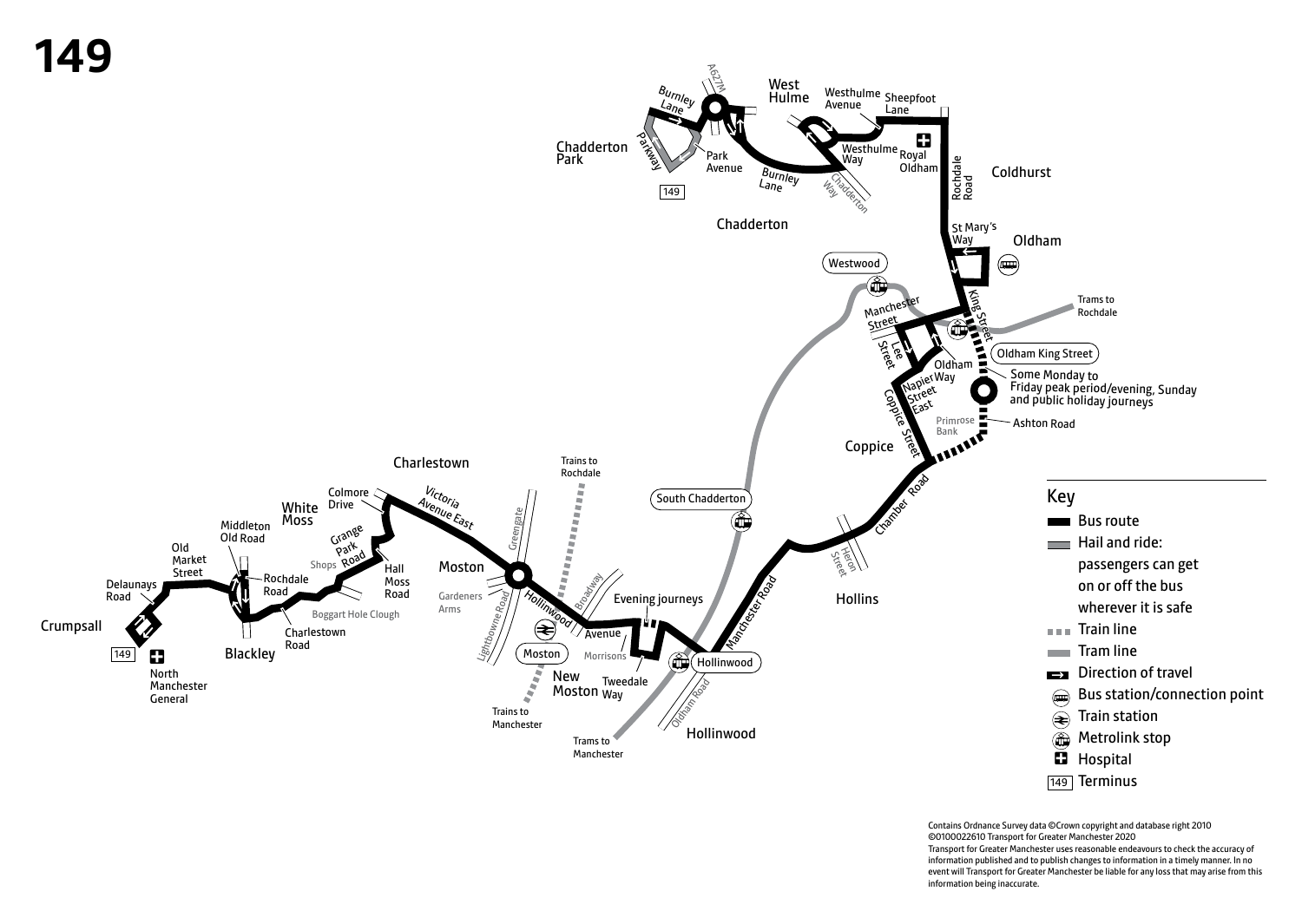## Sundays and public holidays (except Christmas and New Year period)

|                                        |      | b         |           | b    | b    | D    | D    |      | b    |      |      |                  |
|----------------------------------------|------|-----------|-----------|------|------|------|------|------|------|------|------|------------------|
| Chadderton, Park Avenue                |      |           |           | 1030 |      | 1230 |      | 1430 |      | 1630 |      |                  |
| Royal Oldham Hospital                  |      |           |           | 1040 |      | 1240 |      | 1440 |      |      |      | 1640 1815a 1935a |
| Oldham, Bus Station arr                |      |           |           | 1045 |      | 1245 |      | 1445 |      | 1645 | 1820 | 1940             |
| Oldham, Bus Station dep                | 0749 |           | 0849 0949 | 1049 | 1149 | 1249 | 1349 | 1449 | 1549 | 1649 | 1824 | 1943             |
| Primrose Bank                          | 0753 | 0853 0953 |           | 1053 | 1153 | 1253 | 1353 | 1453 | 1553 | 1653 | 1828 | 1947             |
| Manchester Road/Chamber Road           | 0758 | 0858      | 0958      | 1058 | 1158 | 1258 | 1358 | 1458 | 1558 | 1658 | 1832 | 1951             |
| Hollinwood, Morrisons                  |      | 0805 0905 | 1005      | 1105 | 1205 | 1305 | 1405 | 1505 | 1605 | 1705 |      |                  |
| <b>Moston, Train Station</b>           | 0810 | 0910      | 1010      | 1110 | 1210 | 1310 | 1410 | 1510 | 1610 | 1710 | 1839 | 1958             |
| Grange Park Road, Shops                | 0817 | 0917      | 1017      | 1117 | 1217 | 1317 | 1417 | 1517 | 1617 | 1717 | 1844 | 2003             |
| North Manchester General Hospital 0827 |      | 0927      | 1027      | 1127 | 1227 | 1327 | 1427 | 1527 | 1627 | 1727 | 1851 | 2010             |

For details of buses during the Christmas and New Year period, please phone 0161 244 1000

Bus 149 is provided with the financial support of Transport for Greater Manchester

a – Departs from northbound stop at Royal Oldham Hospital

b – Runs via Ashton Road instead of Napier Street East and Coppice Street

c – Runs direct via Hollinwood Avenue not Tweedale Way

W– All bus 149 journeys are run using easy access buses. See inside front cover of this leaflet for details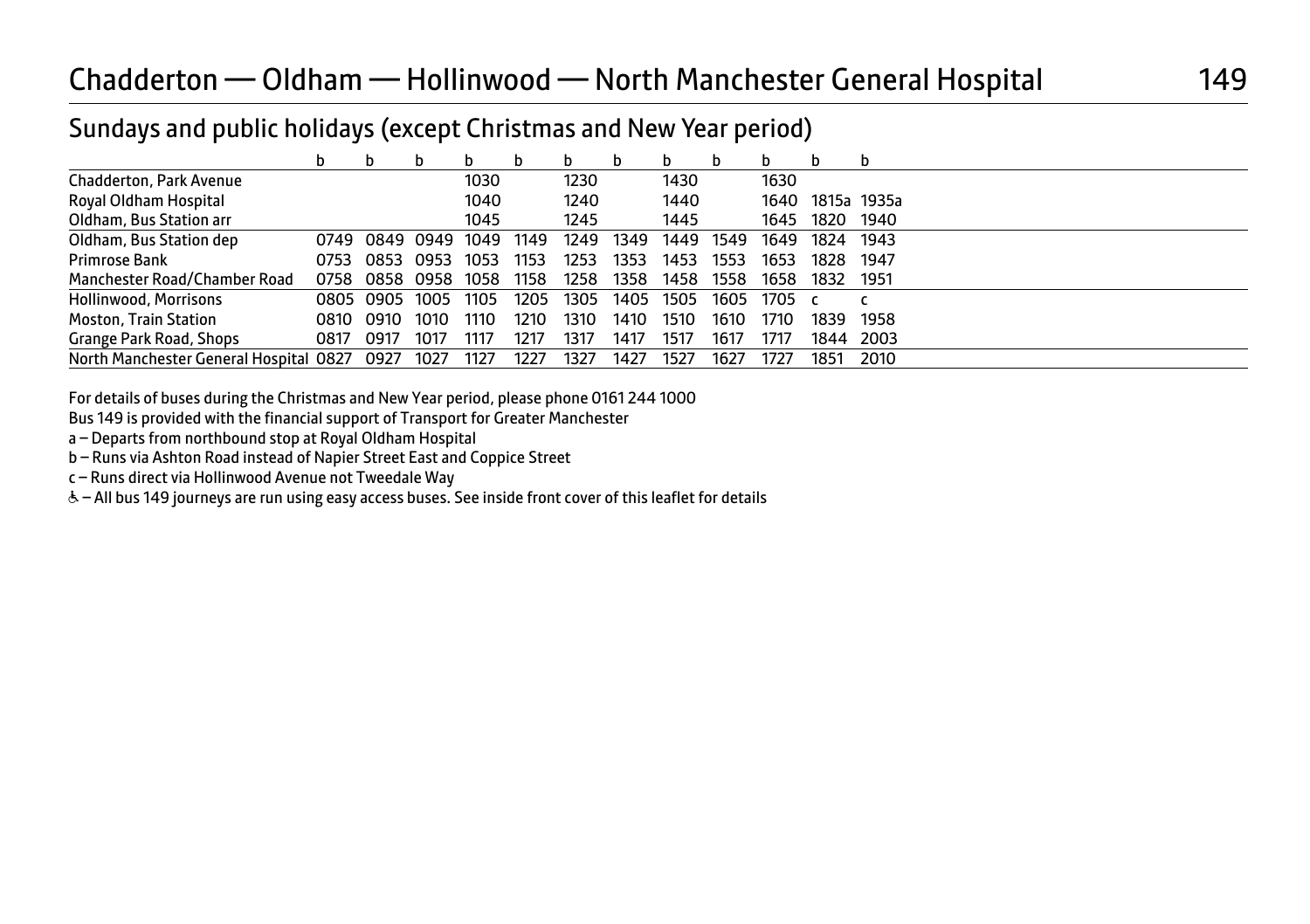# North Manchester General Hospital — Hollinwood — Oldham — Chadderton 149

## Mondays to Fridays

| North Manchester General Hospital 0713 |      |           | 0824 0932 | 1032 | 1132 | 1232 | 1332 | 1436 | 1539 | 1638 | 1752 | 1852 | 2020  |
|----------------------------------------|------|-----------|-----------|------|------|------|------|------|------|------|------|------|-------|
| Grange Park Road, Shops                | 0726 | 0837      | 0943 1043 |      | 1143 | 1243 | 1343 | 1447 | 1552 | 1651 | 1804 | 1902 | 2028  |
| <b>Moston, Train Station</b>           | 0733 |           | 0843 0949 | 1049 | 1149 | 1249 | 1349 | 1453 | 1559 | 1658 | 1810 | 1908 | 2033  |
| Hollinwood, Morrisons                  | 0739 |           | 0848 0954 | 1054 | 1154 | 1254 | 1354 | 1458 | 1604 | 1703 | 1815 | 1912 |       |
| Manchester Road/Chamber Road           |      | 0747 0855 | 1000      | 1100 | 1200 | 1300 | 1400 | 1504 | 1611 | 1710 | 1822 | 1916 | 2041  |
| Primrose Bank                          |      | 0901      |           |      |      |      |      | 1509 |      |      |      | 1921 | 2046  |
| Oldham, Bus Station arr                | 0801 | 0907      | 1011      | 1111 | 1211 | 1311 | 1411 | 1515 | 1623 | 1722 | 1832 | 1926 | -2051 |
| Oldham, Bus Station dep                |      | 0806 0910 | 1014      | 1114 | 1214 | 1314 | 1414 | 1518 | 1628 | 1728 |      | 1931 |       |
| Royal Oldham Hospital                  | 0811 | 0915      | 1019      | 1119 | 1219 | 1319 | 1419 | 1523 | 1633 | 1733 |      | 1936 |       |
| <b>Chadderton, Park Avenue</b>         | 0821 | 0929      | 1029      | 1129 | 1229 | 1329 | 1429 | 1533 | 1644 | 1745 |      |      |       |

#### **Saturdays**

| North Manchester General Hospital 0732 |          |            | 1632 | 1732      | 1832   | 2015      |  |
|----------------------------------------|----------|------------|------|-----------|--------|-----------|--|
| Grange Park Road, Shops                | 0743     |            |      | 1643 1743 | 1843   | 2023      |  |
| <b>Moston, Train Station</b>           | 0749     |            |      | 1649 1749 |        | 1849 2028 |  |
| Hollinwood, Morrisons                  | 0754 and |            |      | 1654 1754 | 1854 c |           |  |
| Manchester Road/Chamber Road           |          | 0800 every | 1700 | 1800      |        | 1900 2036 |  |
| Primrose Bank                          |          | hour       |      |           |        | 1905 2041 |  |
| Oldham, Bus Station arr                | 0811     | until      | 1711 | 1811      | 1911   | 2046      |  |
| Oldham, Bus Station dep                | 0814     |            | 1714 | 1813      | 1915   |           |  |
| Royal Oldham Hospital                  | 0819     |            | 1719 | 1818      | 1920   |           |  |
| Chadderton, Park Avenue                | 0829     |            | 1729 |           |        |           |  |
|                                        |          |            |      |           |        |           |  |

Bus 149 is provided with the financial support of Transport for Greater Manchester

b – Runs via Ashton Road instead of Coppice Street and Napier Street East

c – Runs direct via Hollinwood Avenue not Tweedale Way

& - All bus 149 journeys are run using easy access buses. See inside front cover of this leaflet for details